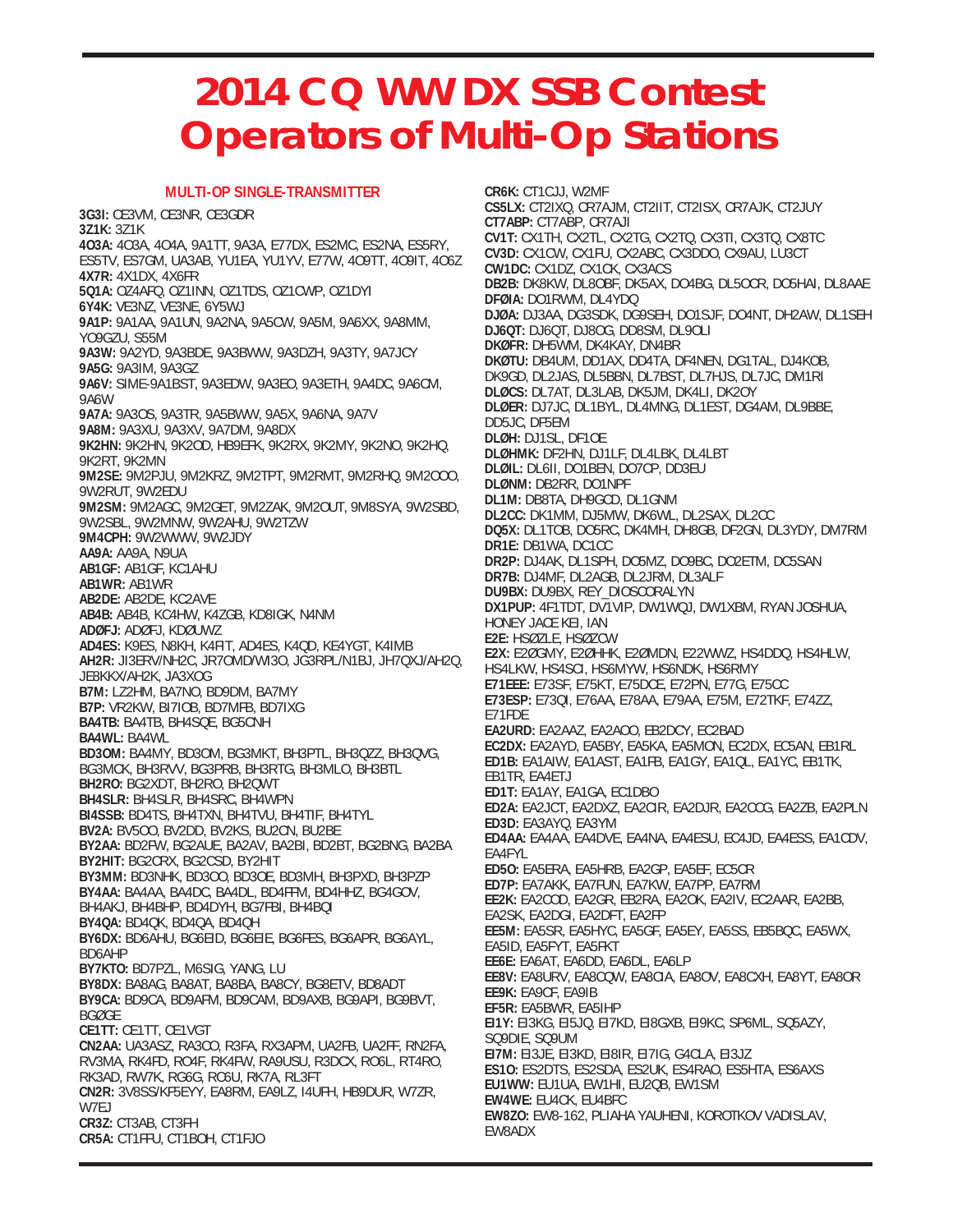**F4CJZ:** F4CJZ, F4ECR, F4CHC **F4EQH:** F4EQH, F8CNX, F4CRE **F6KDL:** F1TRE, F5UII, F5FJL, F5SNY, F5OCL, F5AHO, F5TGC, F4GSN **F6KOH:** F1CNB, F1ACQ, F4FWX, F1GKS, F4ALR, F6CYK, F4HIS, F4DJG, SWL-LINELEY **F8KFS:** F4BVO, F4DZG, F8BVP, F6AWQ, F1GCX, F4FNL **F8KGH:** F5JY, F5JLH, F5NNR, F5VHA **F8KGS:** F4BMK, F4HDR, F4GYW, F6CAM, F6UGW **G1T:** G4UME, 2EØTBT, G4DPT, G4LDS, G1T, GØVGS, 2EØDTG, GØLWU, G1TLQ **G3B:** G4LOO, G1JCC, MØBIK, G4UEM, G3ORG, MØPSW, 2EØOAK, G8UOD, G3NII **G4ATH:** G3RFH, 2EØJOB, MØJME, 2EØUHJ, 2EØZDX, M6EQE **G4R:** G3SAZ, MØODE, MØMRP, MØPXR, MØIDL, MØRHS, G4POF, G3PFM, G4LBH, GØKFM, MØKHA, M6XMB **G9V:** MØPCB, MØSPF, GØHVQ **GDØAMD:** GDØAMD, GD1LVY **GJ2A:** MJØASP, MJØPMA, MJØULE, GJ4CBQ, GM4ZNC **GM3F:** GM4AFF, MMØKFX **GM7A:** MMØGOR, MMØGHM, GM7VSB, 2MØVNW, GM7AAJ, GM3OZB, GM3YEH, 2MØGYN, MMØZIF, GMØDJG **GT8IOM:** GD4IHC, GD4WBY, GD4PTV, GDØFBI **HBØA:** CLUB GROUP **HB9DD:** HB9OAR, HB9FHE, HB9FBP, HB9FAQ, HB9EDL **HB9EOU:** HB9EOU, HB9HLM, HB9EYP **HB9FA:** HB9ENM, HB3YSI, HB3YUX **HB9H:** HB9BLQ, HB9CXZ, HB9TSW, HB9TJC, HB9FAP, HB9ODK, HB9TII, HB9FBL, HB9DQP, IK2EWR **HB9OK:** HB9EDM, HB9FEX, HB9FEZ, HB9OAU, IK2LFF, IW2NOO **HB9PUE:** HB9PUE, HB9DHG, HB9FBM, HB9BCI, HB9FBS **HB9ZZ:** HB9DDO, HB9EKL, HB9ENL, HB9EVC, HB9EXR, HB9FDQ, HB9ZZ **HG5P:** HA5AGP, HA7RIG, HA5AVQ, HA5VOS, HA5PA, HG5VY, HA5ARR, HA7PC, HA5ITU, HA5CH **HO1C:** HP1CQ, HP2DB, HP2EK, HP2FHS, HP2NG, HP2ROC **HS5AC:** E22ZIS, E22ZXX, E24GOS, HS1LCI, HS5MCM, HS5VLE, **HSILCI HZ1TL:** HZ1TL, HZ1BT **II2A:** IZ2QGH, IK2YXP, I2BJS, IW2NDX **II2S:** IZ2FOS, IK2UJS, IZ2KXC, IK2TDM, IW2MJQ, IK2WZM **IK2YCW:** IK2YCW, IK2QPR, IK2YGZ, IZ2SQS, IZ2KPE, IZ3GHP **IN3HUU:** IN3HUU, IN3EIS, IN3ADW **IO5O:** IK5ROS, IK5RLP, IK5AMB, IK5DHM, IW5EFX, IZ5DIY, IZ5EKV, IZ5HSW, IZ5ILA, IV3KKW, IK3TPP, IZ1GCV, IZ5MMT **IO7T:** IZ7ECL, IZ7KHR, IZ7NMD, IZ7WCK, IZ7YBG, IW7EGQ, IW7EEX, IU7BSD **IO9Y:** EA4AK, PD1RP, R3XX, HB9OCR, S59M, S57DX, S57UN, S53T, S57XX, S53Z, S5ØO **IQØEF:** IKØZIO, IKØSXU, IZØEUI, IZØGRR, IKØRCY, IZØPQE **IQØLT:** IWØGBU, IZØEVK, IZØEUS, IUØDFM, IUØDFI, IWØHOQ **IQØRM:** IØYTR, IKØSME, IKØTWN, IWØGTA, IWØGMR, IZØCWX, IZØJGK, IZØTHT, IZØZFK **IQ1TO:** IZ1DSH, IZ1QLT, IK1WEG, IK1ZNM **IQ2BJ:** IZ2XDE, IZ2SOG, IZ2SVN, IZ2ZRT, IW2LTW, IW2NWT, IU2BZT, IZ2LQK **IQ2DB:** IZ2PDR, IZ2XCV, IW2NRI, IW2NRT, IW2NVW, IW2ODP, IU2BXA **IQ2DN:** IZ2DII, IZ2JQP **IQ2DP:** IK2HTY, IK2REA, IZ2EWT, IZ2LSP, IZ2ZRC, IZ2ZTQ **IQ2MI:** IU2CKG, IW2NUY, IW2BZY, IZ2BKD, IZ2DLV, IW2CTQ, IU2CIQ, IZ2YJD, IU2CKD, IZ2WMW, IZ2BMM **IQ2PV:** IK2HLB, IK2IQU, IK2RND **IR2L:** I2CZQ, IK2BCP, IK2EAD, IK2GSN, IK2GXK, IK2GZU, IK2SAU, IW2LLH **IR4M:** HB9CAT, I4EWH, I4IFL, I4LEC, IK3QAR, IK4DCW, IK4HVR, IK4MGP, IK4VET, IZ4NIC, IZ4XAI, IZ4ZZB **IR5A:** IK5AFJ, IK5PWQ, IZ5IIN, IZ5DKG, IZ5VTJ, IZ5YEJ, IZ5YKY, IW5ECI **IR8C:** IZ8GCE, IZ8TDP, IZ8DFO, IZ8EFD, IZ8IEV **IR8T:** IWØEYT, IZ8EFE, IZ8TXX

**IT9BTI:** IT9BTI, IT9YAO, IT9YDY, IT9AXQ **IW3GST:** IW3FVZ, IW3GST **J43TR:** SV3AQO, SV3DCX, SV3EXU, SV3FUO, SV3FUP, SV3ICK, SV3ORU, SV3QUP, SV8GKE **J47X:** SV7BVM, SV7JJZ, SV7OWC, SV8DTL **JA2XYO:** JH2CMI, JA2XYO **JA2YEF:** JR2GOA, JR2SWR, JR2UOT, JR2UPZ, OMI, TANAKA **JA3EGZ:** JA3EGZ, JS3CGH **JA7ZFN:** JA7AKW, JH7XMO, JP7DFI, JP7DKQ, JR7TEQ **JE1ZWT:** JF1VVR, JF1UMK, JA1MML **JI2ZEY:** JA2BIV, JQ2BBC, JA2ODB, JA2BHJ, JA2BIL, JA2IXS **JI2ZJS:** JA2JSF, JH2PWY, JE2HCJ, JG2TSL, JL2TAW, JM2RUV, JR2RLN **JJ2YKK:** JR2OSK, JR2RUF, JR2OKU **JM1LPN:** JA1BPA, JG1VGX, JM1LPN **JRØYHF:** JHØAHI, JHØEQN, JAØTJU, JAØGCY **KØGEO:** KØGEO, WØBV, WØLSD **KØJA:** KØJA, KØJE **K1LU:** K1LU, N1DD, WA1JF **K1LZ:** K1LZ, K1XM, W1UE, K3JO, SP4Z, K6ND **K1SMY**: K1SMY, W1CAD, WA1QKT **K3MD:** K3MD, NA3D **K3OQ:** K3OQ, W3RFC, WA3OFF, KØOO, KC3BXK **K3RCC:** N3WAX, KB3YBG **K3ZU:** NA3M, K3ZU **K4WC:** K4WC **K5KDX:** K5KDX **K6KO:** K6KO, K6TA **K7JAN:** K7JAN, K7BUY **K7ZS:** K7ZS, KT7E, KI7Y, KE7AUB, N7BEF, NW6V **K8AZ:** K8AZ, K8BL, K8NZ, K8PP, N8TR, W8CAR, WB8K, WT8C **KA8AXY:** KA8AXY, KC8RUG **KB1RDE:** W1JPZ, W1WJE **KH7CW:** AH7C, JE1FQV, JFØJYR, JH1BUO, JH1ECG, K2WR **KL7AIR:** NL7WW, KL7YK, KL1DJ, KL3TY **KV5V:** KV5V, JG7AMD **L73D:** LW6DW, LW1ET **LA1K:** LA3WUA, LA5ZKA, LA6MSA, LA6XTA **LA3T:** LA5II, LA2NI, LA9SDA, LA8JRA, LA2FDA LM2T75Y: LA3WAA, LA1UW, LB9RE **LN4C:** LA1ZTA, LA9RY, LA9CSA, LA2JLA, LA7XIA, LA6IOA, LA1CO, LA2UJA, LA9XTA, LA1MNA, LB1OG **LO7H:** LU7HW, LU1HLH **LU1VM:** LU1VM, LU8EKM **LU8XW:** LU3XYL, LU4XPE, LU6XV, LW7EK, LU9XT **LY1BWB:** LY2EN, LY1VP, LY5SM **M2W:** MØTBS, G1KAW, GØPZA, MØTGV, GØVJG, MØDMJ, MØDSL, M6GAN **M4A:** 2EØIZW, 5B4AIP, G3ZAY, G4AXX, G4EAG, G4KNO, MØBLF, MØGXM, MØHSW, MØNCG, MØTOC, MØVFC, MØWUT, M1ACB, M1BXF **M4U:** GØDVJ, 2EØGUI, G4ZUL, 2E1RFS, GØJJG, MØJVC, G4ZTR **MM3T:** GMØELP, MØGBK **N1MM:** N1MM, W1TJL, N1IXF **N2GC:** N2GC, KD2EZL, KD2FIX **N2TX:** N2TX, N2PL, KD2RD @KD2RD **N3BNA:** N3BNA, NB3I **N3BUO:** WA5FWC, N3BUO, K5HTE **N3RS:** WA3LRO, N3RS **N3WZR:** N3WZR, N3AFT **N4UU:** N4UU, N4TUU **N4WW:** N4WW, N4KM, K3SV, WF3C **N6HD:** N6HD, K6FGV **N6MI:** N6MI, K6VCR **NM1C:** NM1C, KB1YJI, KC1AHT, N1REK **NP2X:** K1TO, K9VV **NP3PR:** WP4OFO, KP4PCP, KP4BOB **NV9L:** NV9L, K9XZ, N9TK, WB9Z **NW6P:** NW6P, VU2SWS **OE5XIL:** OE5CCN, OE5CSP, OE2IKN, OE2DNM, OE6YFE, OE6KBF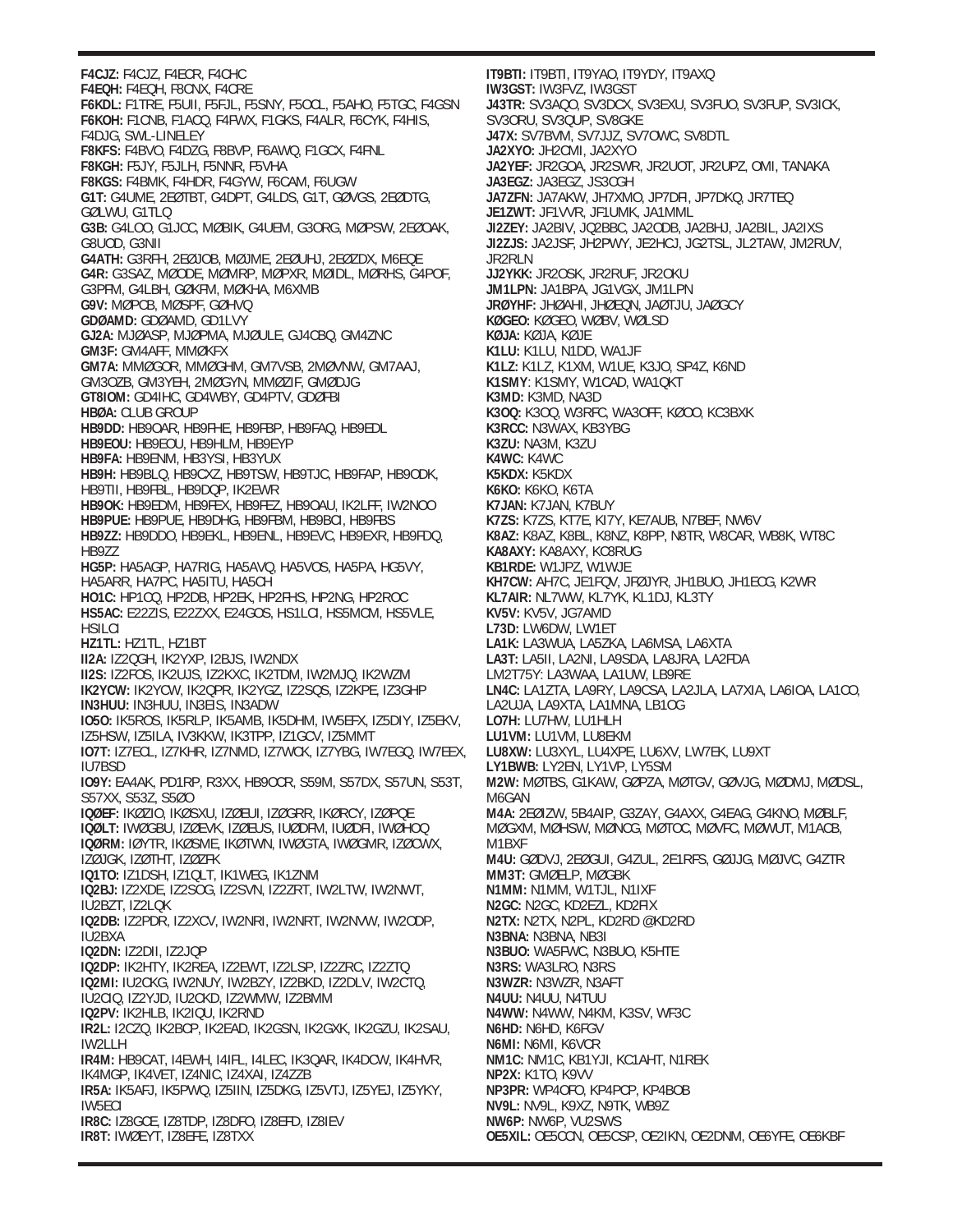**OHØZ:** OH1EH, OH1JT, OH1RX, OH2IW, OH2XX, OH6EI **OH5Z:** OG9X, OH2BU, OH5LF, OH5NQ, OH6XX, OH7CW **OH6K:** OH6MSZ, OH6FSG **OK1KQH:** OK1IMJ, OK2MG, OK1TO, OK5TR **OK1RCA:** OK1XLE, OK1UDC, OK1UGE, OK1MGA **OK2KOJ:** OK2ALP, OK2BDF, OK2CM, OK5SE, OK2MDK, OK2GA, OK2AMA, MARTIN POSPISIL **OK2RVM:** OK2AI, OK6AB, OK2PDU, OK2MDU **OK5W:** OK1AAU, OK1AEZ, OK1AMX, OK1CF, OK1FKD, OK1FMX, OK1MJA, OK1WF, OK2PAY, OK2ZA, OK2ZC, OK2ZI **OL1Z:** OK2TDI, OK2MA, OK1IE **OL6A:** OK1SKJ, AND, MAX **OM3KFF:** OM4DW, OM5CD, OM1AJH **OM3RRC:** OM4TQ, OM6KW, OM6MW **OM7M:** IT9RGY, OK2BFN, OM2KI, OM2IB, OM4MM, OM3PA, OM3PC, OM5RM, OM5RW, OM5ZW **OO5G:** ON4GI, DJ6OI **OT5X:** ON3LX, ON3MSA, ON3SLW, ON4BEN, ON4DG, ON4KGO, ON4LBI, ON5UC, ON6QZ **OZ5E:** OZ1JUX, OZ9UB **P33W:** 5B4AIF, LY4AA, LZ3FN, UA4FER, RW4WR, RA3AUU **P39P:** GEORGE SOTERIOU, NICHOLAS YIAKOUMI, CONSTANTINOS ANASTASIOU **P4ØS:** N3DXX, K4ISV, K9RS **PA6V:** PAØNCV, PA11137, PA1ENG, PB2JJ, PC7C, PD8A, PD8J, PE1PYZ, PG9W, PH2M **PA6YT:** PA6YT **PA8F:** PA8F, PA3GVI, PD2JAM, PA4B, PA8A **PI4AMF:** PDØWVD, PA2LIO, PC2M **PI4DX:** PD1DX, PD2DX, PD2R, PA3EVY, PC5Z, PD7RB **PI4ZOD:** PD1BK, PA7KY, PAØABE, PA2RU, PDØRR, PAØIKE **PJ2T:** KG2A, WØCG, W3ACO, DK3DM, DL8OBQ **PP5EI:** PU5AEC, PP5FE **PP5YZ:** PP5YZ, PY2EX **PQ5B:** PP5JD, PP5CFS, PP5BZ, PP5MS, PP5ABG, PP5VB, PY3NZ, PY3KN, PY3FJ, PY3MM, PU5DCB, PT9ZE, PY4OG **PR5D:** PY5BH, PY5DC PY5DJ **PS2R:** PY2TI, PY2TDX, PU2TJQ **PV8AA:** PT2LA, PT2AC, PV8DX, PV8RF, PV8AZ, PV8CQ **PW1A:** PU1MKZ, PY1GQ, PY1NX, PY1VOY **PW2D:** PY2BK, PY2LSM, PY2ZXU, @PY2DM **PY2NA:** PY2NA, PY2YU **RC3W:** CLUB GROUP **RC4HAA:** RU4HY, RD4HD **RC9J:** R9JR, RK9JR, RZ9WF **RF8F:** RA9FR, RF8F, UA9FGR **RKØSXR:** ALEXEJ CHASHCHIN, PAVEL GABOV, EUGENE SLESAREV **RKØW:** RAØWU, RUØWA, RUØW, RAØWKV **RK1QWX:** VLAD VILKS, NASTYA SABLINA, ARTEM TURIN **RK3G:** R2GBC, UA3GRO, UB3GDA **RK3PWJ:** RA3PD, RM2P **RK3PWR:** UA3PBL, RW2B, V\_OSKINA, A\_POLISHUCK, E\_POL-ISHUCK, RD3DW, RG3P **RK9CYA:** RK9CR, UA9CMP, UA9CNX, IVAN KARPOV **RM3M:** R3MA, R3MM, R3MS **RM5A:** R2DG, RA5A, RC5A, RD3BW, RM2M, RN3AC, RU4W, RU5A, RW3FB, RZ3DJ, UF5F **RM7X:** R2KA, RA6XC, UA6XDX **RN9O:** RN9O, RW9OW **RN9T:** RW9TA, RA9ST, RC9T **RO4A:** R4AAS, R4AAT, UA4AII **RO9T:** RA9SSM, R9SAB, R9SBO **RT6A:** R7AA, UA7C, UA6YW, RL3DR, RU6AX **RU3K:** RU3QD, UA3QAW **RV9V:** RA9UGZ, RW9UNN **RWØA:** RAØAM, RAØANR, RAØASG, RZØAF, RZØAI, RZØAT, RWØAR, RWØBG, RVØAR, RUØAT, UAØ1Ø3112 **RY6Y:** UA6YN, RU6YJ, RW6ALB, RY7Y, RA6YDX, RM6F, RW6YY, R7FO, RT7F **RZØLWA:** RAØLQ, RAØLMU

**S5ØD:** S55DK, S59D, S58KA, S58TOM, S58LOL **S5ØL:** S53V, S56WKC, S56ZVD, S59MA **S53EA:** S53EA, S52DK **S54K:** S59DM, S53EL, S57PR, S52EI **S59T:** CLUB GROUP **SB3W:** SM3RAB, SM3WMU **SE3Y:** SM3SJN, SA3CAT, SA3ADT **SI9AM:** DD2CW, ON7TQ, ON6UQ, ONL741 **SJ2W:** LB3HC, SE2T, SM2LIY, SM2UVU, SM2WMV **SKØQO:** SMØIFP, SMØNUE, SMØDSF, SAØCNS **SK5WB:** SA5AIO, SM5NUZ **SK7K:** SB7W, SG7A, SM7LAD, SM7LXV **SN1K:** CLUB GROUP **SN2B:** SP2FAX, SP3SLA, SQ2GXO, SP2DWG **SO4R:** SP4JCP, SP4TKR, SQ5CQ, SQ4OLG **SP2KPD:** SP2IJ, SP2DKI, SP2MKT, SP2MKI **SP3PKC:** SQ3MVE, SQ3GJH **SP7MC:** SP7MC, SP7DCS **SP7PCZ:** SP7BCA, SQ7JZO, SP7MJX, SQ5CSF **SP8R:** SP7VC, SP8BRQ, SP8CGU, SP8HZZ, SP9LJD **SP9KAO:** SP9HVV, SP9IEK, SP9JZT, SP9LAS, SQ9AOR, SQ9DJD, SQ9MUO, SQ9KDO **SVØJQ:** DK2PZ, DC6RI SV8/HA5OV: HA5OV, YU7CM, YT7DQ, YU7ZZ **SX9C:** SV2FPU, SV2RJV, SV9DJO, SV9FBG, SV9FBK, SV9GPV, SV9QCF, SV9RGI **SZ1A:** SV1HKH, SV1DPI, SV1CIB, SV1DPJ, SV1SN, SY1BCL, SY1ALH **SZ3P:** SV3MSE, SV3CYL, SV3AQN, SV3DVW, SV3GKU, SV3QJY, SV3QUB, SV3QUD, SV3RJT, SV3QUG, SV3PGS, SV3IAK, SV3GKT, SV3IDF **T46A:** CO6LC, CO6LE, CO6EC, CO6CAC, CO6YAC, CO6HLP, CO7PH, CO6HK, CM6RLD **T48K:** CO8WAL, CM8AKY, CO8DM CO8ZZ **TCØF:** TA1U, TA2BN, TA2DO, TA2FE, TA2LJ, TBØBBB **TC3P:** TA3CX, TA3CY, TA3X, TA3TTT, TA3ZP **TC3T:** TA3OO, TA3AWS, TA3ACU, TA3EL **TC3W:** TA1CR, TA1CQ, TA2IB, TA6AX **TI5M:** TI2JCY, TI2KAC, TI4ZM, TI2LCO, K4UN **TI7/W5AP:** W5AP, WAØD, W5EXJ **TM1O:** F1AEY, F1IKA, F5IHP, F5SDD, F8ATM **TM2G:** F5CYS, F4GPX **TM5KD:** F4HHL, F4DVT, F4EYQ, F8GGV, F1BGY **TX7G:** N7SMI, KZ1W, VE7KW **UA4M:** RA4LW, RW4PL, UA4PCM, UA4LL, UA4LCH, UA4LDP, RU4HP, RU4LM, UX3MZ **UA6AH:** NIKOLAJ SHEPETKO, ANATOLY VASILCHENKO **UF5D:** RV3DB, UA5D **UP2L:** UN7LZ, UN9LG, UN4L, R8AA, R9IR, RM9I, RU9I, UA9MA **UP9L:** UN9LA, ZHANSAYA SMAMBAEVA, ANNA KAMALOVA, ANGELINA ROSLIK, ZHANARA KASENOVA, ANDREY LOSHKEVICH **UR4PWC:** VALERIY OKHMANYUK, VLADYSLAV BOKHONSKYY **UR4RWW:** UR5RU, UR5RAB **UT7EZZ:** UT4EO, UR5ECW, UR5GDX, UT5EL, UR5EAW **UW6M:** UR3MP, US2MT, UR2MR, UR4MGN **UW7W:** UR5WAN, UR5WCW **UX4E:** UR7EC, UT5EOX, VLAD VOZNEV **UZ2FWB:** UR4FA, UR5FGU **V26B:** N3OC, W2BZR, K3RA **V84O:** V85TL, 9M6RHM, V85AN, V85ZX **VA3KGS:** VA3KGS, VA3WET, VA3OV **VA3UG:** VA3UG, VE3ZO, VA3QRM, VE3WEJ **VC2T:** VA2EW, VA2TTA, VA2UTC, VA2WA, VE2BR, VE2NGH **VE2BWL:** VA2EK, VA2AGW, VE2CAQ, VE2BWL **VE2CWQ:** VA2QR, VA2HT, VE2SMS, VE2PTD, VE2GAT, VA2MO **VE3EJ:** VE3EJ, VE3EK, VE3EY, VE3OI, VE3TA **VE3MIS:** VE3CWU, VE3AXC, VA3JK **VE4EA:** VE4EA, VE4DRK, VE4XT **VE6AO:** VE6TC, VE6CCL, VE6AOC, VE6WK, VE6WSI **VE6SV:** VE4GV, VE6LDX, VE6RST, VE6TL, VE6MRT **VE7GL:** VE7GL, VA7VZZ, VA7OO, VA7AO, VE7HJJ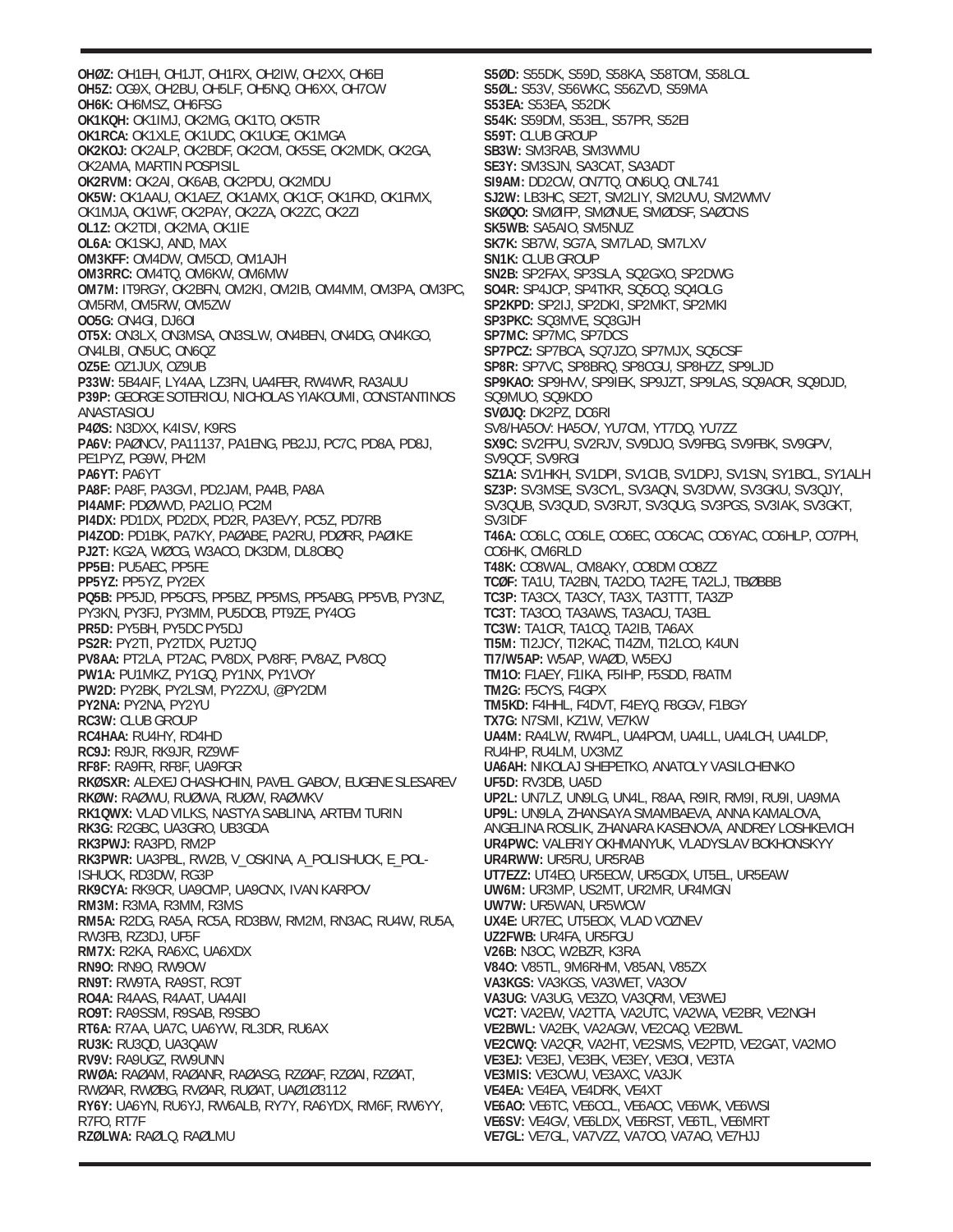**VE7NA:** VA7DSW, VA7DGV VE7BGP **VE7SAR:** VA7XB, VA7XNL, VE7KGK **VE8YK:** VE8WD, VE8IR **VI3RVAC:** VK3BQ, VK3PH **VK2GGC:** VK2PV, VK2ZMT, VK2MOR, VK2ON, VK2SD, VK2NA **VK9XSP:** SP2EBG, SP3CYY, SP3GEM, SP6EQZ, SP6IXF, SP6FXY, SP9FOW **VP5DX:** N4KE, N4EPD, NU4Y **VR2S:** VR2S, VR2UNG, VR2XNG, VR2ZLI, VR2UBC, VR2VIY, VR2CO, VR2IL, VR2XRW, VR2XMT **W1CU:** W1CU, SAM **W1FM:** W1FM, N1SOH **W1KM:** W1KM, N1TB **W1NA:** W1NA, IC8WIC, I8QLS, I8ULL, N5NHJ **W1YK:** W1YK, NS1A, KD8VZF, KC3BIU, KD8ZPD, KC3DPD, KC1COQ, NM1B, N7ECM **W2VQ:** W2VQ **W3MF:** W3MF, K3PH **W3SQ:** W3SQ, WB3IWC **W3ZGD:** KO3T, K3JPT, WA1HEW, N3XUD, N3VQH, K3JAW, KD3HN, WS3C **W5TC:** N5RM, DO7DMA/KG5EWD, KDØQYA **W6KA:** W6TAG, AG6MB, KJ6NO, W6ELI, W6MES, WQ6E, AF6QR, KK6LOI, N6NCE, K7IB, N1BN, NS6C, KD6LVT, N6LL, AC6VV, KF6RRR, WA6DZS, W6CKG, N6ZKQ **W6PDX:** WJ1P, K6BF, WE6DX, DV1RFG, KK6JCW, WW6CP, W2JET, N6BAO **W7DXX:** KJØD, W5GAI **W7FSL:** AA4Q, KF7SJF, F1JRD **W7TVC:** K7CIE, KD7VIK, WS7L, W6ABM, WI7N, W8NF, W7GH, NT7S **W7VJ:** KU7T, K7OG, N7NM, KQ7W, W9PL, W7VJ **W8AJT:** KD8RLA, WB8TCB, W2TBQ, N8KYX, N8SDR, KD8PYY, KD8SOZ, KD8ZOX, KB8HHA, KD8WIG **W8EEY:** W8EEY, N4DDS, KM4AYP, KJ4UYO **W8PR:** N8OXC, AL7BA, W8IF, KD8FO, W8AJS, WB8TDG, AC8IE **WA1F:** WA1F, WA1S **WA3AFS:** WA3AFS, ZACH, KD2ERU **WA7DUH:** WA7DUH, WB7CNV **WS4WW:** WS4WW, WK4Y **XX9O:** XX9ET, BH7JUO, XX9LQ, XX9MQ, XX9LB **YB3MM:** YB3MM, YB3TET **YB3ZCD:** YB3BX, YG3CJL **YB8C:** YB8FL, YB8BYL, YB8BRI, YB8BS, YB8HI, YB8CR, YB8HZ, YB8FS, YB8CIM, YB8HSS, YB8BHV, YB8DKL, YB8EXL, YC8DDU, YC8BD, YC8FCF, YC8ABX, YC8GMN **YB8ZCM:** YB8EL, YC8GP, YC8FA, YD8CPZ, YD8BWY **YB8ZL:** YB8IAN, YC8IBD, YF8POL, YC8INR, YB8JOY **YE1ZAL:** YB1MBA, YC1MOD, YD1CW, YD1FGT, YD1AYU, YD1EMH, YD1FMH, YD1ELX **YE1ZAT:** YD1DPM, YD1DGZ, YD1EGZ **YE2A:** YB2DX, YB2LSR, YB2TJV, YB2WBF, YC2FAJ **YL1XN:** YL2HB, IMANTS\_KRAVALIS, RITVARS STRIKIS, OSKARS DOLMATOVS, KLAVS OSIS **YL1ZX:** YL2TD, YL2BU, YL3FO, YL3CL, YL3FK, YL3GY, YL3DJ **YL2Ø14S:** YL1ZS, YL2PP **YM3KD:** TA3AER, TA3AUO **YM4KT:** TA4AKS, TA4AKB **YO4KAK:** YO4AH, YO4SCY **YP2DX:** YO2MTG, YO2LIW, YO2MKL, YO2LCP **YP5A:** YO5AM, YO5OLD **YR8D:** YO8BDQ, YO8SSB **YR8E:** YO8RFS, YO8RNI, YO8RNP, YO8RTI **YU1BBV:** YU1OS, YU2KNO **YU1HFG:** YTØI, YU1ML, YU5T, YU5C, YU1NIM, YU1ZIP, YU1AS, YU4MLG, YU4LEO, YU4WWW, YU4RGA, YU4VIP, YU5AKA, YU4MIT **Z61KR:** Z61KR, Z62FB, Z63MED **ZL1X:** ZL2MF, ZL1BVA, ZL1TAP, VK4WR **ZP5AA:** ZP5DBC, ZP5WBM **ZR9C:** ZS6WN, ZR6K

**ZW5B:** PP5XX, PY5EG, PY2ZEA, PU2RSD, PY5KD, PU5RAS, PY5HSD **MULTI-OP TWO-TRANSMITTER 3G3W:** XQ1FM, XQ1CR, XQ3WD, CE3WDH, CE4KCA, XQ4CW **4W/K7CO:** VE4EAR, K7CO **5R8M:** IZ8CCW, YO9XC, YO5OED, IK4MTK, F5EOT, ON4LO, ON7RN **A73A:** A71AE, A71BA, A71EM, A71GO, A71BI, A71BZ, LY4L, OZ1ADL, OZ1IKY, OZ7AM, VU2BZY, WT2NY **AA1K:** AA1K, N3TTT **AA5NT:** AA5NT, N5TVL, NS5R, N5TIT, N5TI, KW5CWN1XS **AHØBT:** KØBBC, KHØXH, KW2X, NA8O, W1FPU, W1NDE **AHØK:** OH6RX, OH7WV **B1Z:** BA1AJ, BA1AAX, BA1RB, BA1GM, BA5AN, BA7NQ, BD1CC, BA7CK, BD1AZ, BD1RX, BD1RT, BD1RC, BD1TX, BD1GO, BD7DX, BH1DYK, BH1NSN, BH1LHS, BH1GC, BH1MCM, BH3BBB, JH1TEB **BG7RCX:** BG7SFE, BG7RCX, BG7STV, BG7SPN **BY5CD:** BA5CW, BG5TOX, BD5CHU, BD5FFK, BA5TT, BD5XM, BA5FB, BD5CEQ **BY5HB:** BD5HST, BG4AHK, BG4HYK, BG5EFD, BG5EHX, BG9QM, BG9XD, JH3TXR **C37NL:** C31KC, C3LM, C31US, C32JK, C33PG, EA3EGB, EA3HCJ **CE6TC:** XQ3AQI, KJ6VFP, CE6DIJ, CE6VMO, CE6MGU, CA6WKD, CA6SMP, CE6MDL, CE6BLX, CE6SAX **CN3A:** IK2QEI, IK2SGC, IZ1LBG, CN8WW, 9A6A, S56A, JK3GAD **CR5ALT:** CT2HME, CT7AEZ **CR5T:** CT2JGU, CT1EEK, CT1FAC, CT2FVL, CT1FDB, CT1FOQ, CT2GSL, CT1GDF, CT2FUN, CS7ADS, CT1PR, CT1ZR **CR6P:** CT2HKN, CT1DWT, CT1HIX, CT2IQK, CT2GSN, EA1CBX, EA1BP, CT5KHX, CT2JIF, CT2JID, CT7ABG, CS7AFR **CS2P:** CT1BWU, CT2JLV, CT7ADH, CT1BYK, CT1AGS, CT1DBS, CR7AGY, CS2P, CT2KAV **DFØAT:** DL9DAN, DJ7YP, DJ8CR, DM3SJ, DF1DN, DF6XE, DF6QV **DLØWH:** DM4IM **DL1A:** DJ1YFK, DJ2QV, DK6SP, DK7AH, DL7LIN, DL9NEI, DO4DXA **DP7D:** DF1QR, DF5BM, DJ1CW, DJ4MH, DK2DQ, DK5ON, DK8ZZ, DL1VO, DL8NY, DO7FAB **DR5N:** DJ9DZ, DK5OS, DL9YAJ, SP3LPG **EA1SA:** EA1SA, EA1AP EA6/GMØEGI: MMØGPZ, GMØRLZ, GMØLIR, GMØEGI, MMØOKG **ED1R:** CT1HXB, DH1TW, DL5AXX, EC1KR, EA1ASC, EA4TX, EA4TD, EA4AOC, EC4TA, EC4DX **ED4R:** EA4GEL, EA4AAQ, EA4FUF, EA4GJA, EA4GLJ, EA4FJL **ED9K:** EA7JB, EA7RU, EA7FQB, EA7HZ, EA7LL, EA7IVN, EA9CD **EE5T:** EA5GI, EA5HRV, EA5XY, EA5ET, EA5GX, EB5WC, EA5TT, EA5KY, EA5HUS **G2F:** MØCKE, MØCHK, MØXII, MØNKR, GØFHM **G4HRC:** M1GEO, MØTAZ, MØSTO, MØUKD, MØYOL **G5O:** GØLZL, MØDCG, M1PTR, GØSYP, MØTJU, M5KJM **GM2T:** MMØDXC, GM4UYZ, MØRNR, MM5AHO, MMØMLD, MMØVPR, MMØVTV, MMØINS, MMØCCC, MMØTHL, GM4IKT **GWØGEI:** GWØGEI, GWØETF **HCØE:** HC1HC, HC1JQ **HG1S:** HA1TJ, HA1DAI, HA1DAC, HA6NF, HA7PL, HA8DM, HA1DAE **HG7T:** HA5AGS, HA7TM, HA9PP, HAØDU, HAØLC, UT7DK **HS5ØRAST:** HS5NMF, E23PKQ, HS7BHK, JA1WCV, E2ØZFD, HS1FVL, E23PKO, HSØACS, HS1AOJ, E22UUW **IB9T:** IK2NCJ, IT9APL, IT9BLB, IT9CLN, IT9DWW, IT9MBZ, IT9RBW, IT9RZU, IT9VDQ, IT9ZMX, IZ2WFL **II9K:** IT9HBT, IT9GNG, IT9FXY, IT9ECQ, IF9ZWA, EA3KS, DH7SA, IW9GTD, IW9FRA, IT9DGZ **IQ8QX:** IK8YFU, IZ8PPJ, IZ8CZR, IZ8SJA, IW8RAO **ISØANU:** ISØXDA, ISØANU, ISØAML, IWØUIF, IWØUUE, IWØUTD, ISØVDP, ISØBGL **ISØCDS:** ISØCDS, ISØGQX, IWØURG, ISØANZ, ISØEIR, ISØFQK, ISØFFV, ISØNHS, ISØFEZ, ISØDDX **ISØM:** ISØBWM, ISØPAH, ISØDZC, ISØDZM, ISØFFR, ISØDJA, ISØF-FJ, IWØUWE, IWØUTP **J42T:** SV2BFN, SV2CLJ, SV2DCD, SV5DKL, SV2DSJ, SV2HTI,

**ZS9M:** ZS6EE, ZS6YZ, ZS6JZ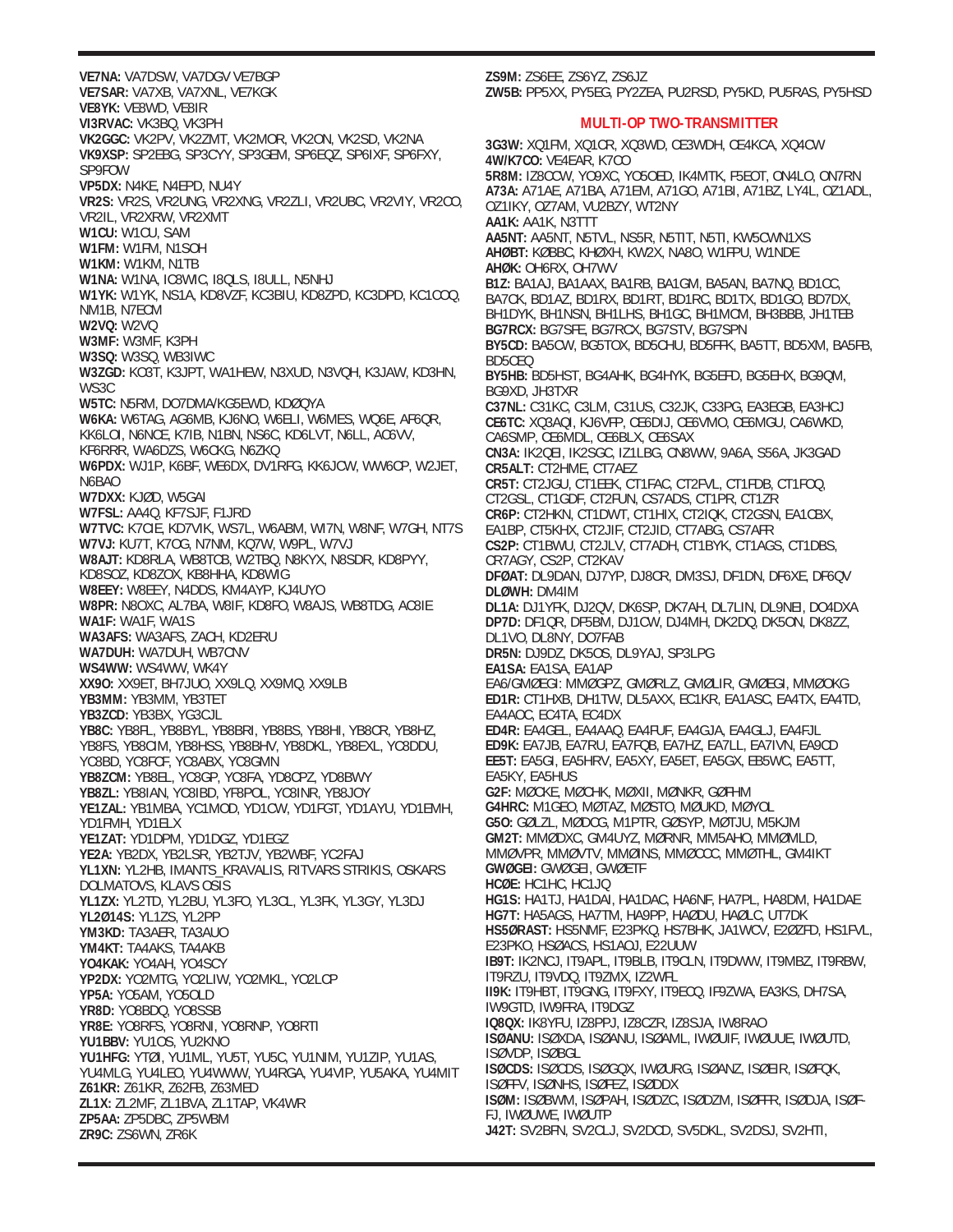SV2JAO, IKØEFR, SV2MCD, SV2MCF, SV2NRU **JA1ZGP:** JG1JUX, JH1STA, JI1FDK, JI1FHL, JN7EQY, KOBAYASHI **JA2YGP:** JF2RLD, TUZUKI, AIKI, YATUGI, UTIDA, TAISYO, KOUKI **JA2YKA:** JR2PEE, JR2UOF, JR2TEF, JJØRZS, JR2TND, JR2MSN, JF9OYD **JH5RXS:** JA1OJE, JM1UWB, JH5FIS, JJ5GMJ, JR5JAQ, JH5RXS **JW5E:** JW4DUA, JW4GUA, JW4HUA, JW5ZLA, JW6VDA, JW7QIA, JW7XM, LA1ENA, SAØASQ **K1RX:** K1RX **K2AX:** K2AX, KC2TN, AA3K, K3FT, KC2RG **K2LE:** K2LE, W1VE, N2UN, KS2G, K2DO, KC2KY **K3CCR:** W3GB, N3UM, N3ADY **K5GDX:** WQ5L, AE5RI, KA5VFU, KB5CSQ, WD5BJT, N4SDB **K7RL:** K7RL, KL2A **K9CT:** KB9OWD, KU5B, K9MU, KB9UWU, K9QQ, K3WA, K9CT, NQ6N **KB1H:** NB1U, K1RAX, W1UJ, NR1X, KB1H, K1EBY, KB1JDX **KC2RA:** KC2GOW, K2USH, NV2L **KD3RF:** KD3RF, KD3TB, KE3C, K3VJP **KN5S:** K5WW, KF5EJX **KP3Z:** NP4Z, KP4EJ, NP4G, NP3A, KP4RV, KP4BD, NP3O, N6MJ, N6GQ, N5KO **LT1F:** LU1AEE, LU1FAM, LU1FKR, LU2FE, LU4FPZ, LU8ADX, LU9FL **LU8YE:** LU1YT, LU1YW, LU3VMS, LU3YEP, LU6VOQ, LU7VCH, LU7YS, LU7YW, LU7YWC, LU7YZ, LU9VEA, LW2DX **LX8M:** LX1ER, LX1HP, LX1RS, ON4BAG, ON4LN, ON4CDN, ON6NG, ON3BS, ON7SCV, ON7WI, ON4CU, ON4FG, ON4UP, ON4OOO, ON7PX, ON5LK **LY2W:** LY1FW, LY2FN, LY2MM, LY2SA, LY2W, LY4Q, LY5T **LY4A:** LY4A, LY2RJ, LY2TS, LY2BKT, LY2BDZ, LY5AT, LY1FDX **LZ5R:** LZ1DCW, LZ1GL, LZ1INI, LZ1MBU, LZ1NK, LZ1UK, LZ1YQ, LZ3RR, LZ3ZZ, LZ4UX **NØMA:** NØLNO, KAØIES, KCØYGW, KØDAS, K5JFB, KØNEB, WBØLJK, KDØSXF **NØNI:** KØKD, KØXG, KEØBMF, NØNI, NØXR, WØBNW, WØFLS **N3FJP:** N3FJP, N3HCN **N4DXY:** W4ZZK, N4JDB **N6VV:** N6VV, K6XV, N6ORB **N7AT:** AE7VA, K8IA, N7RQ, NY7N **NR3X:** N4YDU, W4KAZ, N4GU, KK4UNZ, KG4NEL, K4OV, N1LN **OE5T:** OE5OHO, OE5GEA, OE5HDN, OE5MKM, OE5MKO **OL4A:** OK1DO, OK1DSZ, OK1FFU, OK1RI, OK8WW, OM6NM **P4ØL:** W6LD, K9NW, K9PG, WE9V **PAØAA:** PAØAA, PA9T, PA4MIC, PA5ABW, PD5WL, PA3GQY, PA2RG, PE2LZ **PA6Y:** PAØB, PA1FN, PA1TO, PA2GRU, PA4S, PA6Y, PB5DX, PC4H, PE1PZF, PG2AA **PI4A:** PA1TX, PA9WOR, PA5J **PI4CC:** PA4LA, PG4DX, PA3BAG, PC2A **PI4COM:** PA2C, PA3BWD, PA3EWP, PA5F, PBØAIC, PB8DX **PJ4X:** K1QX, K2NG, JH5GHM, NA2AA, PJ4LS, W1MD, W6PH **PS5A:** PY5VC, PY5DD, PY5WW, PY5XH, PY5RCB, PU5UAI, PU5IKE, PU5SVE, PP5NZ, PY5AI **PT2CM:** PT2FE, PT2BAT, PT2OM, PT2ZXR, PT2FM, PT2AW, PP2BT, PP2CC, PP2FRS, PY2RAR, PY8AZT, PU2DCP, PU2ENG **PT5ST:** DJ2ST, PY5AB, PY5AMF, PY5IN, PY5MCH, PY5QW, PY5ZD **RF9C:** RA9CKQ, RV9CBW, UA9CIR, UA9QCQ **RT4D:** R7CK, RG4D, R4CR, RA4DX, RA4D, RW4CLF **S51A:** S5ØLD, S5ØP, S51ZJ, S56B, S54KP, S55O, S56DE, S57L **S52ZW:** S52ZW, S54W, S59A, S52EZ, S55HH **SO9Q:** SP9QMP, SP9GFI, SP9H, SP9XCN, SQ9C, SQ9Q **T42R:** CO2CW, CO2JD, CM2KL, CO2QM, CM2PTE **TM6M:** F1AKK, F4DXW, F4FFZ, F5TTU, F8CMF, F8DBF **TM7X:** F5BSB, F5TRO **VE6FI:** VE6FI, VE6AIM, VE6MAA, VE6KD, VE6AQ, VE6SQ **VK4KW:** VK4BAA, VK4NDX, VK4NEF, VK4TS **W1AN:** W1AN, KB1RFJ **W1HQ:** KI1U, W1MSW, KX9X **W1QK:** NG1R, W1QK **W2CG:** W2CG, W2EN, KU2C **W2YC:** WØMHK, KA2NDX, WA2TML, WB2P, W2YC

**W8BI:** KD8AQH, KD8HSV, KB8UEY, N8UDQ, WD8AAU, KD8LWZ **W9OAB:** N9JF, KD9BYU, KD2JEQ, NR9Q, NG9R **WA3EKL:** WA3EKL, K3ZZ **WH2DX:** KH2JU, KH2E, WH2V **YE2C:** YB2BSE, YB2BBY, YB2ECG, YB2ERL, YB2FNT, YB2TX, YC2FLR, YC2SBG, YC2PST, YC2PWL, YC2DOT, YC2RXB, YD2HRT, YD2STT, YCØOST, YE3AA **YU5R:** IV3FSG, YT1HA, YT2FSG, YT3PL, YU1SMR, YU6DX, YU9DX **ZL3X:** ZL3GA, ZL3AB, ZL3GK, ZL3DMC, ZL3DXT, ZL3LF **ZM1A:** ZL1AIH, ZL3CW, ZL3TE, ZL3WW **ZY2A:** PP2BO, PP2MM, PP2OK, PP2PW, PP2MD, PP2FEI, PY4KP, PY4ZO, PY4DK **MULTI-OP MULTI-TRANSMITTER 3G1B:** XQ1KN, XQ1KZ, CE1TBN, CE1WFN, CE1UMY, CE1OCF, CE1DY, CE1OEB, CE1GWR, CE1BF, CE1RPW **A71CO:** A71AM, A71CO, A71CV, A71BX, 9K2RR, 7Z1SJ, HZ1HN, HZ1BW, HZ1DG, A92AA, A41MX, K5GN **AK7AZ:** N3KCJ, AK7AR, KY7K, NG2Q **BH1IOT:** BD1LT, BH1IOT, BH1HUK, BG1QQT, BH1CXR, BD1IIJ **CE3CT:** CE3CT, CE3FZ, CE2MVF, XQ3UP, VE7SZ, LU2BPM **DFØHQ:** DG1ATN, DJ1TH, DJ9AO, DK5KMA, DL1AUZ, DL2OBF, DL4UNY, DL5ANT, DL5AOJ, DL5GA, DL5MLO, DL7CH, DL7FER, DL7VOA, DL8BH, DM8HH **DM4X:** DD2ML, DJ1MM, DK3WE, DL2SKY, DL6BLD, DO6SR **DP6T:** DL3FCG, DL6SAK, DB6MC, DK3CW, DF8ZH, DO4CM, DL1FAA, DM2PF, DL2FCQ **DX15ØM:** 4D9WG, DW9DWV, DW9EXF, DU9DX, DV9WTZ, DV9HXZ, DV9GQO, DV9GYY, DW9WVV, DY9EAQ, DY9WVE, DV9DOC, DW9IZ, 4F9AM **DX1DBT:** ARON, DW1WQS, DW1WWQ, DW1XGF, DW1XGN, DV1WDJ, DW1WAR, DY1VJH, MAR, JET, NEY, PAEL, CESS, ROJO, KLER, RAP, VANNE, GRIN, REX, BICO, ALEXIS **E2ØAE:** HSØZLW, HS1CHB, HSØZLS, E23UUP **EA3VN:** EA3BFK, EA3CCN, EA3DRM, EA3DUM, EA3FP, EA3GEO, EA3GLB, EA3GXJ, EA3HLT, EA3NY, EA3PT, EA3VN **EI9E:** EI2FG, EI5DI, EI7FJ, EI9HQ **HK1NA:** AD4Z, HJ1FAR, HK1R, HK1T, HK1X, HK3TK, HK6F, K1CC, K1MM, K1XX, KM3T, LU8EOT, LU9ESD, LW1DTZ, LW9EOC **II9P:** IK8HJC, IT9AUG, IT9BUN, IT9CHU, IT9CJC, IT9DBF, IT9EQO, IT9GSF, IV3SDE, IV3TMV, IV3YYK, IZ4DPV, IZ4ZAW, IZ6TSA, IZ8EPY, IZ8JAI, LY5W, RCØF, VE3LA, W2RE, WW2DX **IQ7IW:** IZ7UBP, IZ7SKY, IZ7SGS **IQ8WF:** IK8VKW, IZ8PPI **J3A:** W7RIS, N6JRL, AC8G, AB8YK **JA1YPA:** JA1PEJ, JO1CRA, JE1PMQ, JA1CTB, JR1IZM, JR1CEP, JH7CSU, JA1BHU, JH1OAP **JA3YBK:** JG3KIV, JG3MRT, JG3WDN, JF4FUF, JH4CES, JH4IFF, JH4NMT, JM4MGM, JS1PWV **JA7YAA:** CLUB GROUP **JA7YRR:** JA7AUM, JA7CXV, JA7FDY, JA7MSQ, JA7WND, JA7WSC, JE7KCI, JH7BVH, JH7MEX, JR7KJV, JR7LVA **JQ1YER:** JH1WBG, JR4QED, JRØHYT **JV5A:** WV6E, JT1CO, JT1BV **K1KI:** K1KI, KM1P **K1KP:** N1QD, K1OA, K1KP, NQ1D, KE1FO, N1RD, NF1A **K3LR:** K3LR, DL1QQ, K1AR, K3LA, K3UA, LU7DW, N2IC, N2NT, N2NC, N3GJ, N5UM, W2RQ, W5OV, WM2H

**K4VV:** AJ3M, WV4V, W3UL, N1RM, CX7TT, KJ4VTH, WØYR **KH7XX:** KH6FP, AH6NF, KH6SH, AH6S, WH6R, N2NL, KH7U, NH6XO,

**KL7RA:** AB8XX, AL2F, AL7IF, K5ZO, KL2HD, KL7RA, KK7JS, N6TR,

**LY7A:** LYR346, LY1DI, LY1FK, LY1FU, LY1SR, LY2DX, LY2J, LY2K, LY2KJ, LY2LL, LY3BB, LY3DA, LY3HD, LY3RQ, LY3UT, LY4G, LY4Z,

**LZ9W:** LZ1ZD, LZ1ANA, LZ1UQ, LZ1PM, LZ1PJ, LZ1KU, LZ1ZX, LZ1BMV, LZ2PO, LZ2MAM, LZ2CJ, LZ2HQ, LZ3FM, LZ3UM, LZ4UU,

WØCN

LY9A

LZ1FG, VASKO

WL7BDO

**KP2M:** N2TK, W3FV, W3FIZ